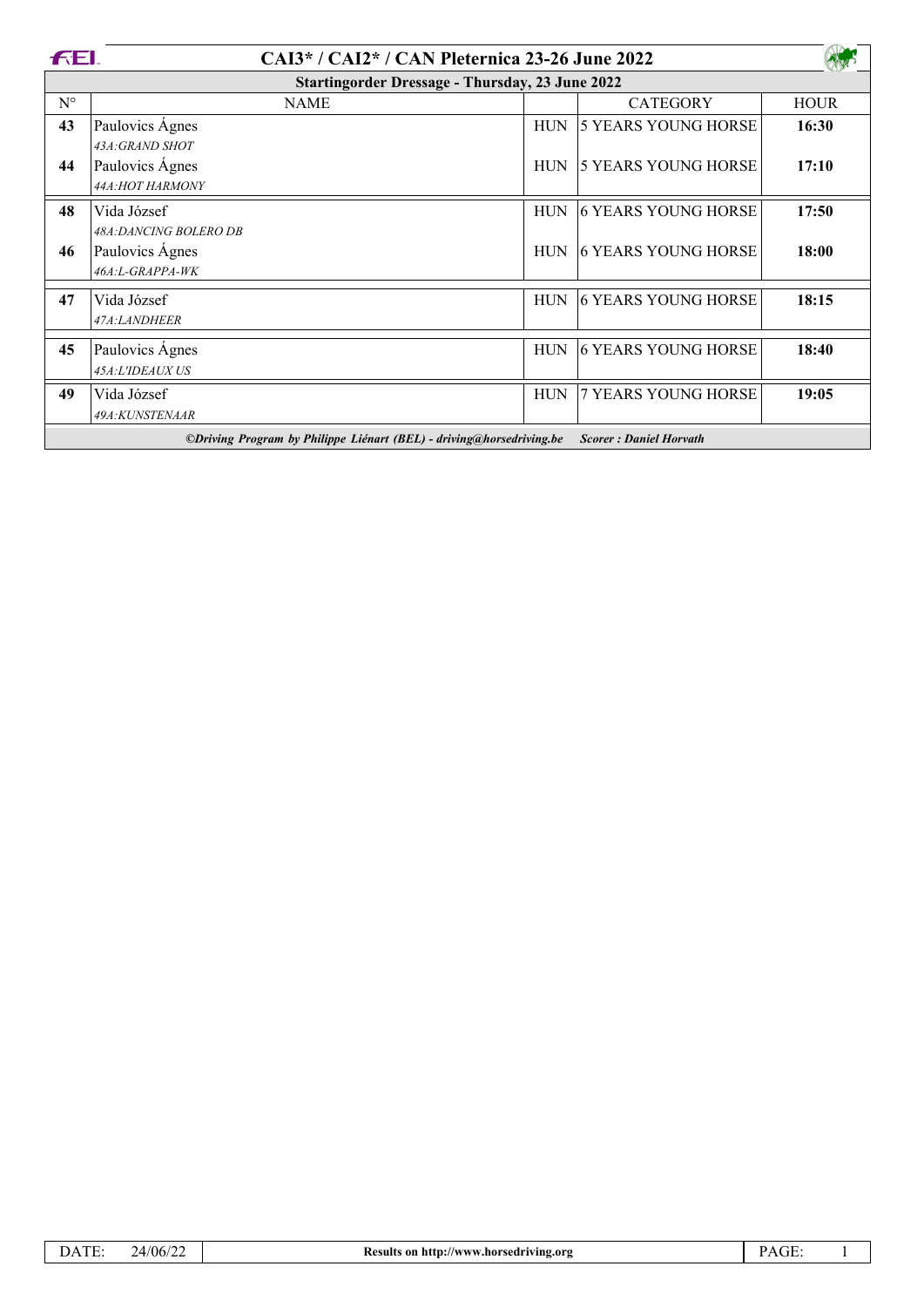| <b>FEI.</b>        | CAI3* / CAI2* / CAN Pleternica 23-26 June 2022                                                                    |            |                            |             |  |  |  |
|--------------------|-------------------------------------------------------------------------------------------------------------------|------------|----------------------------|-------------|--|--|--|
|                    | <b>Startingorder Dressage - Friday, 24 June 2022</b>                                                              |            |                            |             |  |  |  |
| $\mathrm{N}^\circ$ | <b>NAME</b>                                                                                                       |            | <b>CATEGORY</b>            | <b>HOUR</b> |  |  |  |
| 42                 | KATIĆ Vinko<br>42B:118 SIGLAVY WARE I-1 - 42A:660 NEAPOLITANO SANTA L-1                                           | <b>CRO</b> | <b>CAN HORSE PAIR</b>      | 09:00       |  |  |  |
| 37                 | ERGOVIĆ Stjepan<br>37A:IMPROVE                                                                                    | <b>CRO</b> | <b>CAN HORSE SINGLE</b>    | 09:09       |  |  |  |
| 40                 | NIKOLIĆ Ivan<br>40A:24 MAESTOSO MONTENEGRA XLVIII1                                                                | <b>CRO</b> | <b>CAN HORSE SINGLE</b>    | 09:18       |  |  |  |
| 23                 | FEICHTINGER Franz<br>23A: LUPINENHOF'S GOLDEN AAYAN                                                               | AUT        | HORSE SINGLE 2*            | 09:27       |  |  |  |
| 24                 | JUHÁSZ Bertold<br>24A:BENIAMIN                                                                                    | <b>HUN</b> | <b>CHILDREN</b>            | 09:36       |  |  |  |
| 35                 | PALKOVICS Dávid<br>35A: INTENSIA                                                                                  | <b>HUN</b> | <b>U25 HORSE SINGLE</b>    | 09:45       |  |  |  |
| 28                 | JÁMBOR Blanka Ágnes<br>28A:LARIENHOF'S MEMPHIS                                                                    | <b>HUN</b> | <b>JUNIORS PONY SINGLE</b> | 09:54       |  |  |  |
| 30                 | <b>JUHÁSZ Péter</b><br>30C:ZSOLDOS - 30A:EURO - 30B:TURBO                                                         | <b>HUN</b> | <b>JUNIORS PONY PAIR</b>   | 10:15       |  |  |  |
| 26                 | FARKAS Fanni<br>26A:FLORIAN                                                                                       | <b>HUN</b> | <b>JUNIORS PONY SINGLE</b> | 10:24       |  |  |  |
| 29                 | RANZETTI BRICCHETTI Giuli<br>29A:STARWIN'S FENDT                                                                  | <b>ITA</b> | <b>JUNIORS PONY SINGLE</b> | 10:33       |  |  |  |
| 32                 | ASZÓDI Richárd<br>32A:MAURITS - 32B:PETI                                                                          | <b>HUN</b> | U25 PONY PAIR              | 10:42       |  |  |  |
| 31                 | <b>LORINCZ Eszter</b><br>31A: YSSELVLIEDTS SONGWRITER                                                             | <b>HUN</b> | U25 PONY SINGLE            | 10:51       |  |  |  |
| 34                 | DRAHANOVSZKI Vilmos<br>34A:FAVORY DEMON                                                                           | <b>HUN</b> | <b>U25 HORSE SINGLE</b>    | 11:00       |  |  |  |
| 36                 | <b>BRILLANTINO Giorgia</b><br>36A:CAPRICHOSO                                                                      | <b>ITA</b> | <b>U25 HORSE SINGLE</b>    | 11:09       |  |  |  |
| 19                 | CIVIDINI Cristiano<br>19A: GLADIADOR DEL EQUISPORT                                                                | ITA        | HORSE SINGLE 3*            | 11:30       |  |  |  |
| 21                 | <b>BERNDL</b> Leslie<br>21A: IMPRESSIVE                                                                           | USA        | HORSE SINGLE 3*            | 11:39       |  |  |  |
| 18                 | KUN Andrea<br>18A: FIRMINUS                                                                                       | <b>HUN</b> | HORSE SINGLE 3*            | 11:48       |  |  |  |
| 25                 | JUHÁSZ Bertold<br>25A:NIKO                                                                                        | <b>HUN</b> | <b>CHILDREN</b>            | 11:57       |  |  |  |
| 27                 | JÁMBOR Blanka Ágnes<br>27A: ABBEYFIELD THE GLADIATOR                                                              | <b>HUN</b> | <b>JUNIORS PONY SINGLE</b> | 12:06       |  |  |  |
| 33                 | PALKOVICS Dávid<br>33B:NEGRO - 33A:CSIBESZ                                                                        | <b>HUN</b> | <b>U25 PONY PAIR</b>       | 12:15       |  |  |  |
| 41                 | <b>BELLO</b> Matej<br>41B: ELTON STARS - 41A: 442 CONVERSANO BONADEA X-2                                          | <b>CRO</b> | <b>CAN HORSE PAIR</b>      | 13:25       |  |  |  |
| 15                 | TAVCAR Miha<br>15B:32 CONVERSANO TROFETTA XIV-2 - 15C:639 CONVERSANO CAPRA IV -<br>15A:29 CONVERSANO KRABBE XXV-4 | <b>SLO</b> | HORSE PAIR 3*              | 13:34       |  |  |  |
| 14                 | <b>THEISEN Marc</b><br>14B: CAYETANO P - 14A: BARETTA                                                             | LUX -      | HORSE PAIR 3*              | 13:43       |  |  |  |
| 16                 | <b>TURK Klemen</b><br>16A:502 CONVERSANO ALLEGRA VIII - 16B:CONVERSANO ALLEGRA                                    | <b>SLO</b> | HORSE PAIR 3*              | 13:52       |  |  |  |
| 5                  | <b>DRENJANCEVIC Tomislav</b><br>5A:335 TULIPAN TROFETTA XI-5 - 5B:367 NEAPOLITANO ZENTA                           | <b>CRO</b> | HORSE PAIR 3*              | 14:01       |  |  |  |